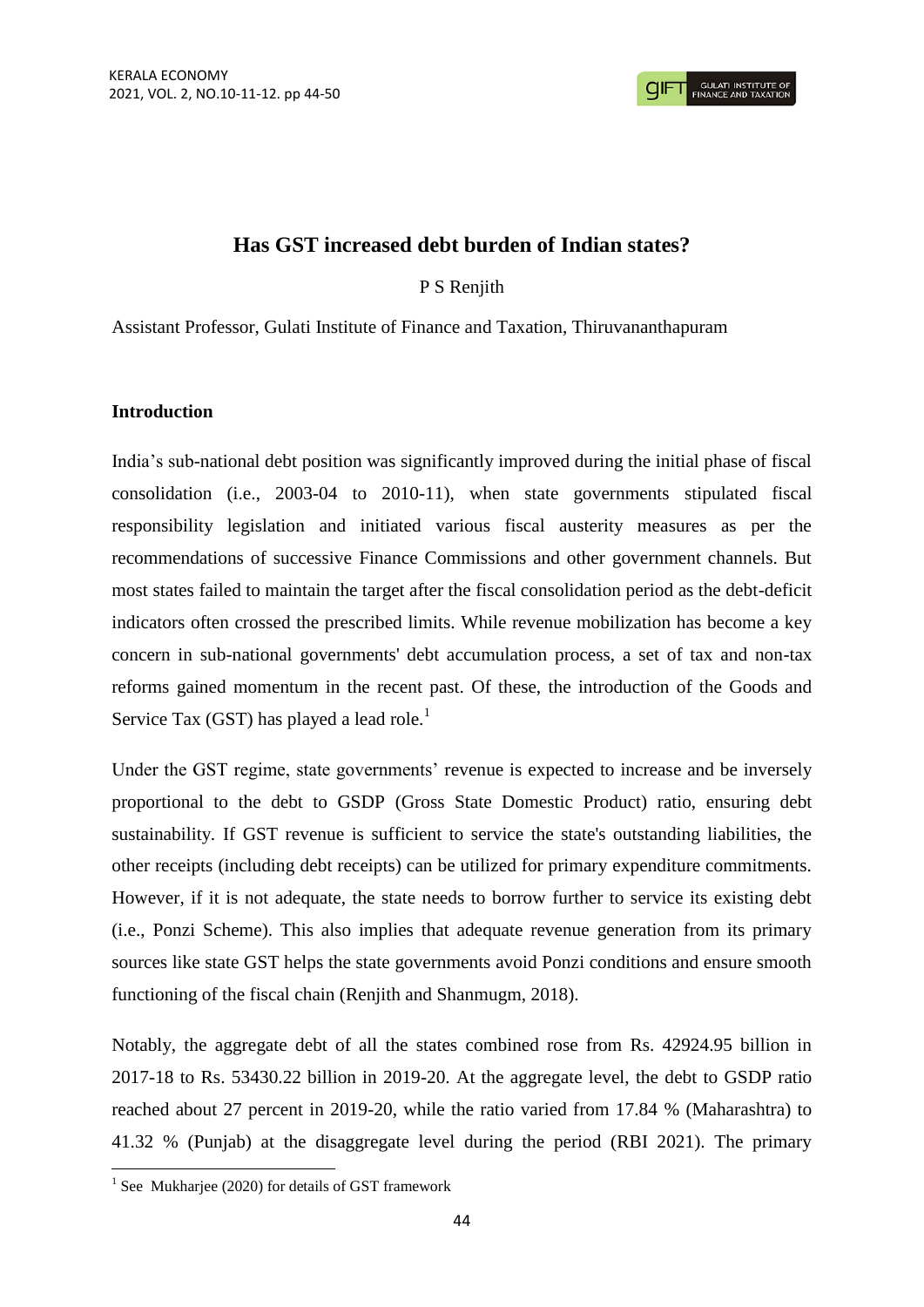$\overline{\phantom{a}}$ 

balance<sup>2</sup> of most state governments stayed negative (primary deficit) during the period. Adding fuel to the fire, the growth of GST revenue across states has been lower than expected due to its design, compliance, and administrational issues. Such a shortfall has the potential, directly or indirectly, to create revenue shocks that may lead to fiscal shocks to state finances by narrowing fiscal spaces and mounting debt burden. This has raised two critical questions in the literature: (ii) Do states hold a sustainable debt position under the GST regime? and (iii)Does GST remain a dismal factor in debt sustainability?

The present study used secondary data pertaining to 22 major states in India from 2017-18 to 2019-20 to analyze the sustainable debt position of Indian states under the GST regime. Using indicator approach, the study examines whether GST regime undermines States' sustainable debt position**.** The variables used in this study are mainly drawn from two published sources: (i) Reserve Bank of India (RBI) for major fiscal variables and (ii) GST Network for state-wise GST collection and IGST settlement for the period.

Do states hold a sustainable debt position during GST regime?

Conceptually, the public debt is "sustainable" as long as the debt levels do not accumulate at a rate considerably exceeding the government's capacity to service it in the absence of policy adjustment, negotiation or defaulting (IMF 2011). Unsustainable debt levels can lead to major disruptions in economic activity and reorientation of priorities in an economy. As indicated, under the GST regime, state governments' revenue is expected to grow and be inversely proportional to the debt, ensuring debt sustainability. If the growth rate of GST revenue is inadequate, it will disrupt the fiscal chain indicating signs of fiscal risk. Such a situation entails higher borrowings, adding to the debt burden and questioning debt sustainability. To avoid such a situation, growth rate of GST revenue should be higher than the growth rate of Debt. In other words, the momentum in growth rate of state GST revenue must improve fiscal conditions and thereby improve states' fiscal space.

Further, state governments should have the ability to service its interest payments and repay its debt as and when they become due through current and regular sources of revenue. In other words, they should be solvent enough to avoid a ponzi condition. As a major component of states" revenue, GST collection largely explains states" solvency condition. If

<sup>&</sup>lt;sup>2</sup> The primary balance is the root cause of all types of deficits. It is basically the amount of borrowings that are required to meet expenses other than the interest payments (primary deficit) or the pressure of the government on the interest commitments on previous borrowings (primary surplus).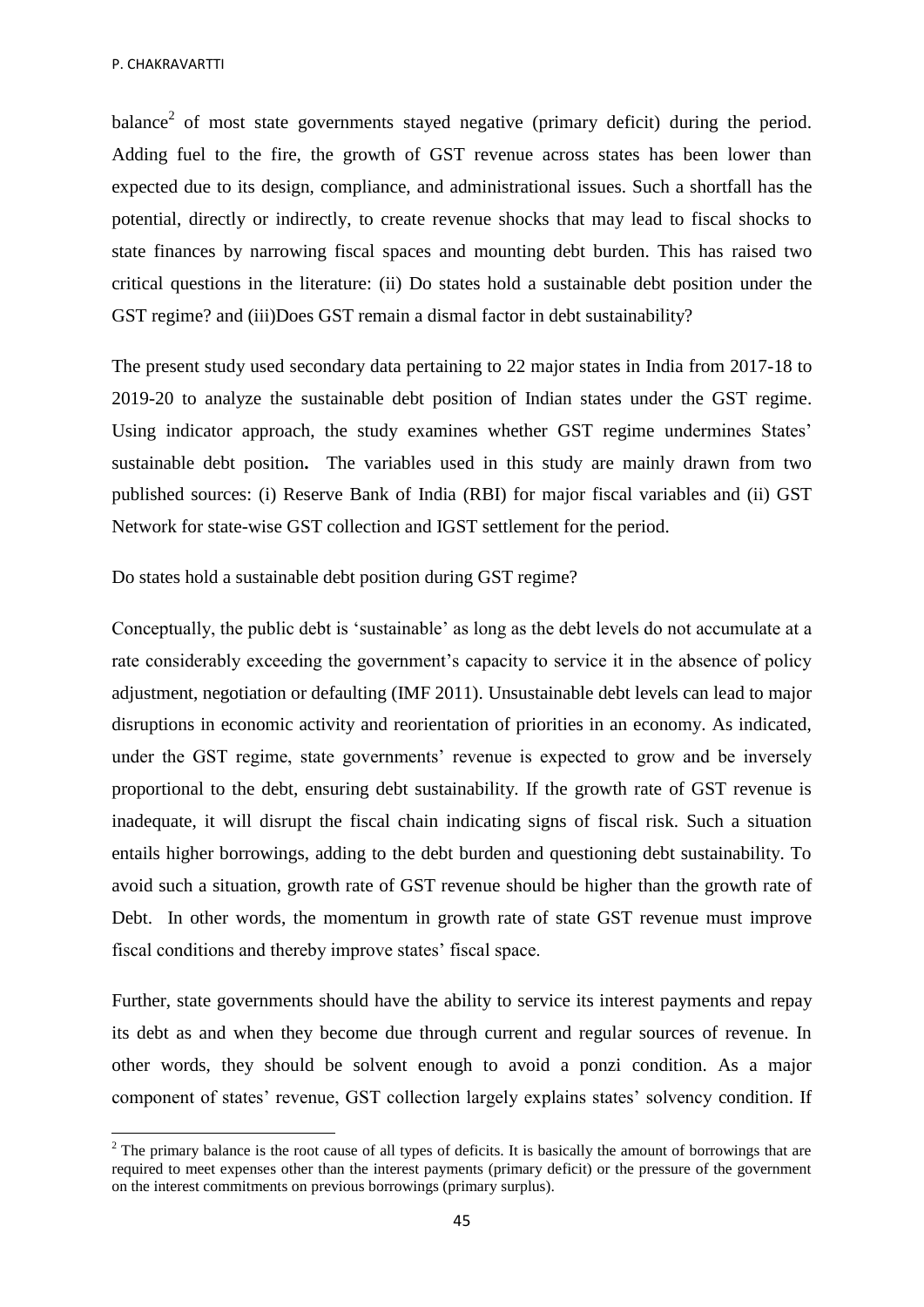the growth rate of GST revenue is faster than the growth rate of interest payments, the debt servicing would be smoothened ensuring sustainability in future.<sup>3</sup>

Most importantly, according to Fiscal Policy Response Function, the primary balance-GSDP ratio is positive and, at least, a linearly rising function of the debt-GSDP ratio. If so, the initial stock of debt equals the sum of the present discounted values of the primary surpluses. Thus, the Intertemporal Budget Constraint (IBC)<sup>4</sup>

is satisfied (Bohn, 1998), warranting debt sustainability.<sup>5</sup> Therefore, the primary balance should grow positively. Once again, GST is a crucial factor in this process. If the change in primary balance is positive over time, it grows towards primary surplus in the future. If it is negative, it will direct the state towards a huge primary deficit questioning sustainability in the long run.

Therefore, in order to ensure a sustainable debt position three conditions should be satisfied: (1) the rate of growth of debt ( $d$ ) should be lower than the rate of growth of state GST ( $\tau$ ), (2) the Interest burden defined by interest payments  $(i)$  should grow lower than rate of growth of GST  $(\tau)$  and (3) Primary balance (p) should improve over time. In other words, a higher growth in state GST collection, a lower growth in debt servicing and a positive primary balance over time are the sufficient conditions for sustainable debt position. If a state satisfies all three conditions, then it's debt is strongly sustainable. If it satisfies at least one condition, then it's debt is weakly sustainable. The weakly sustainable condition will shift towards an unsustainable debt position if the primary balance grows negatively (i.e., towards primary deficit). In fact, primary balance is the root cause of all types of deficits and reflects in the total debt requirements. As long as a country generates the debt stabilizing primary balance<sup>6</sup> to cover its debt in future, then the country's current debt level is sustainable. Hence, positive growth in the primary balance over time is necessary for sustainability.

Strongly sustainable:(i)  $\Delta \tau - \Delta d > 0$ ;  $\Delta \tau - \Delta i > 0$ ;  $\Delta p = +\nu e$ 

*Weakly Sustainable: (i)*  $\Delta \tau - \Delta d < 0$ ;  $\Delta \tau - \Delta i > 0$ ;  $\Delta p = +ve$ 

**.** 

 $^4$  The outstanding debt today must be equal to the present value of future primary surpluses of a government. 5 Since this test maps the response of the primary balance to change in public debt, conditional on the control variables this is often referred to as the fiscal reaction function or the fiscal policy response function in most of the literature (D"Erasmo et al., 2016).

 $3$  See Grainer and Fincke (2015) for details.

 $<sup>6</sup>$  See Rangarajan and Srivastava (2005) for details</sup>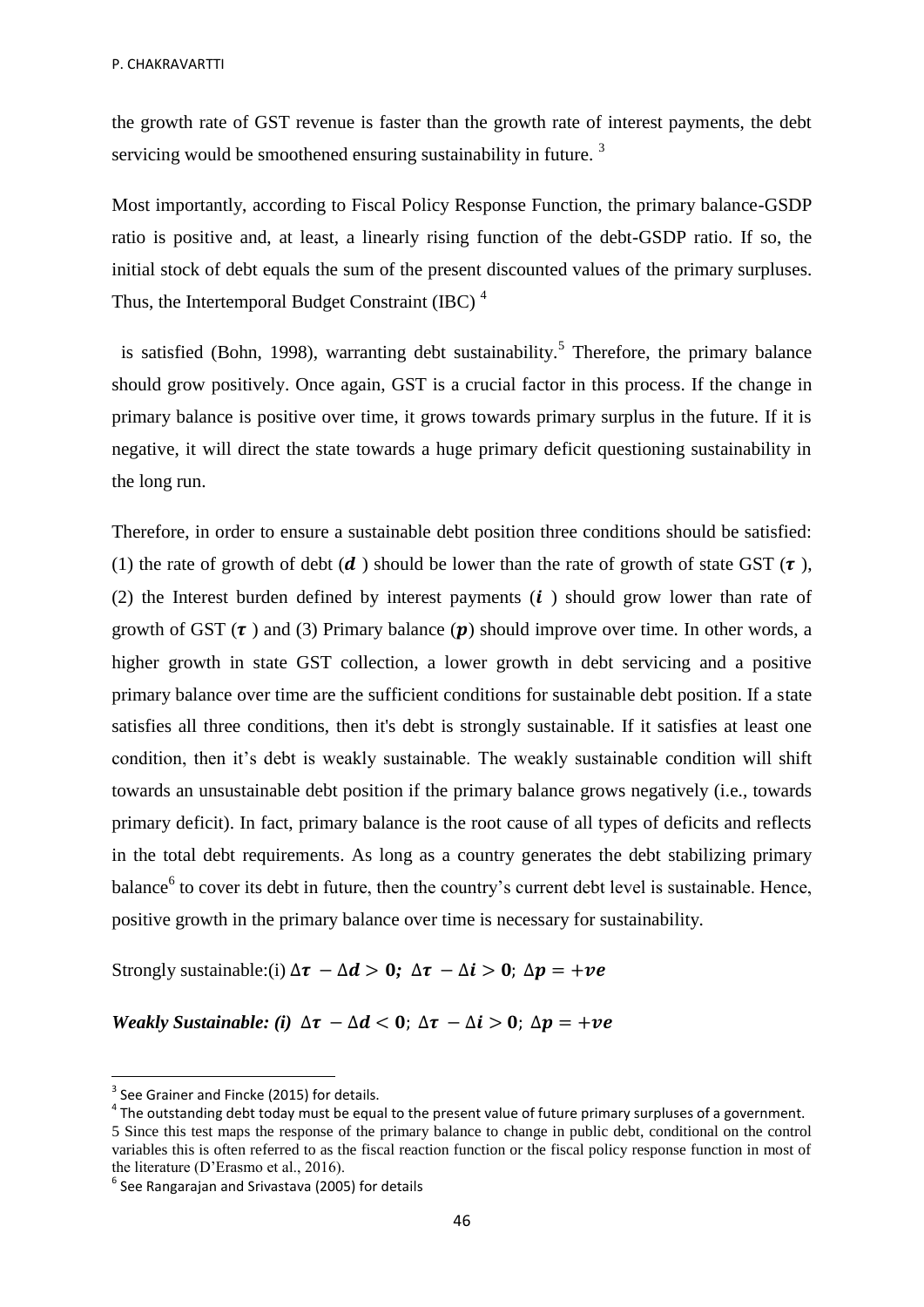*(ii)*  $\Delta \tau - \Delta d > 0$ ;  $\Delta \tau - \Delta i < 0$ ;  $\Delta p = +ve$  $(iii)\Delta\tau - \Delta d < 0$ ;  $\Delta\tau - \Delta i < 0$ ;  $\Delta p = +ve$ *(iv)*  $\Delta \tau - \Delta d < 0$ ;  $\Delta \tau - \Delta i > 0$ ;  $\Delta p = -ve$  $(v)$   $\Delta \tau - \Delta d > 0$ ;  $\Delta \tau - \Delta i < 0$ ;  $\Delta p = -ve$ *(vi)*  $\Delta \tau - \Delta d > 0$ ;  $\Delta \tau - \Delta i > 0$ ;  $\Delta p = -ve$ *Not Sustainable:* (i)  $\Delta \tau - \Delta d < 0$ ;  $\Delta \tau - \Delta i < 0$ ;  $\Delta p = -ve$ 

The study compares various indicators during the GST period for each state, as illustrated in Table 1. The debt policy is strongly sustainable in the case of Assam, Bihar, Himachal Pradesh, Jharkhand and Uttarakhand (Group A) as it satisfies all three sustainability conditions. They are solvent enough to avoid the Ponzi condition. On the other hand, in the case of Andhra Pradesh, Karnataka, Kerala, Madhya Pradesh, Maharashtra, Tripura, Uttar Pradesh, and West Bengal, at least one condition is met. Therefore, these states are only weakly sustainable. Since Kerala, Maharashtra and Uttar Pradesh satisfy the necessary condition (i.e., positive growth in primary balance) of sustainability, their long-run implications are not very alarming (Group B). Notably, Kerala is the only state where primary balance has improved over time despite undesirable other conditions. The growing tendency of primary balance will minimize the debt burden, and eventually IBC will get satisfied. This also implies that debt per se is not bad for a state if its primary balance improves over time.

In contrast, the states with negative growth in primary balance (i.e., Andhra Pradesh, Karnataka, Madhya Pradesh, Odisha, Punjab, Rajasthan, Tripura, and West Bengal) may end up with an unsustainable situation in the long run (Group C). Hence the fiscal path of these 8 states is a matter of concern. Notably, states like Chhattisgarh, Goa, Gujarat, Haryana, Tamil Nadu, Telangana do not meet any sustainability conditions (Group D). Therefore, the debt policy is not sustainable in these 6 states. The major concern is these 13 states (Group C and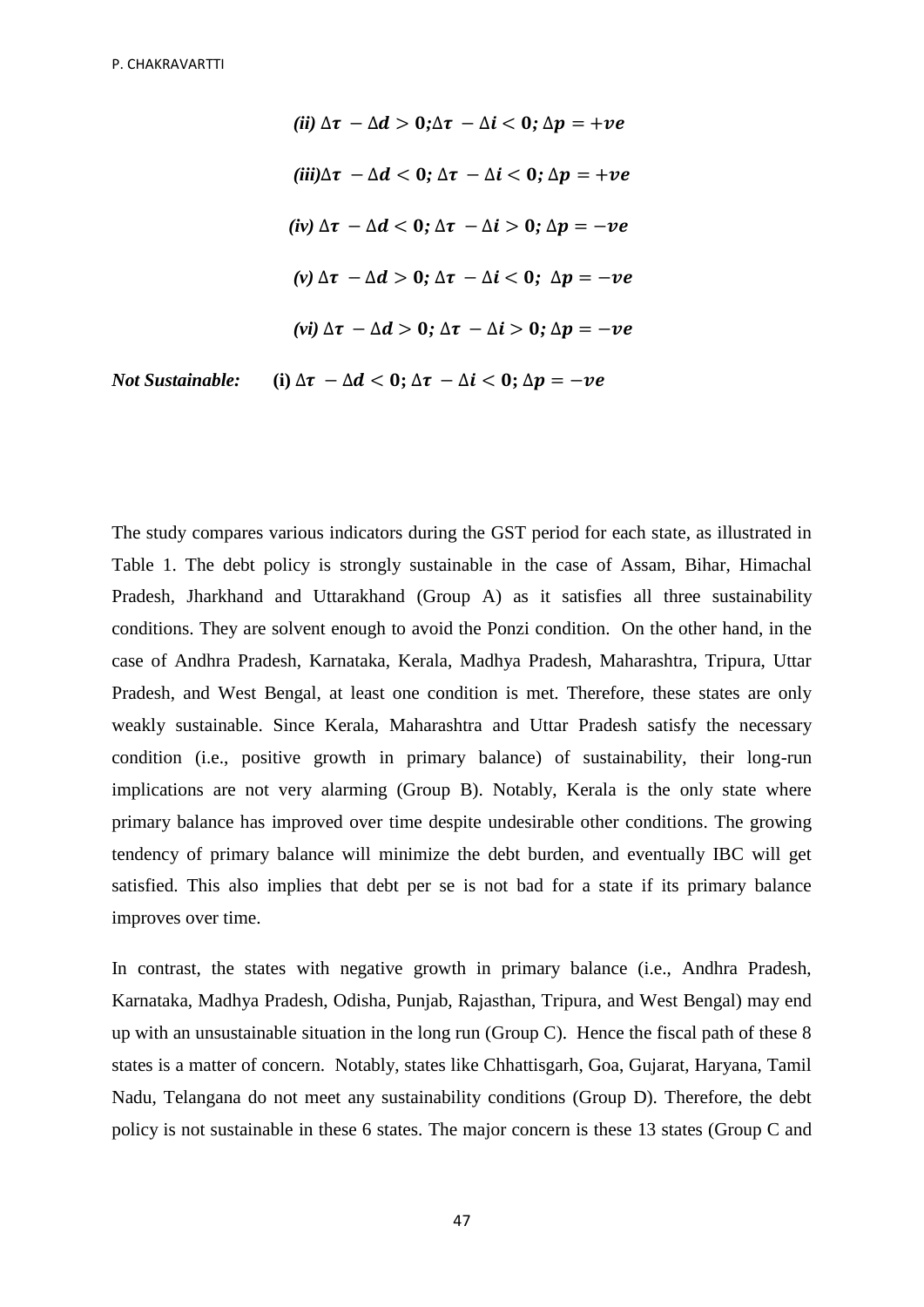Group D), which failed to satisfy the necessary debt sustainability condition. Their SGST collection is inadequate and deserves policy attention.

| <b>State</b>         | $\Delta \tau - \Delta d$ | $\Delta \tau - \Delta i$ | $\Delta p$               | Sustainability?             |
|----------------------|--------------------------|--------------------------|--------------------------|-----------------------------|
|                      | > 0                      | > 0                      | $(+/-)$                  |                             |
| Group (A)            |                          |                          |                          |                             |
| Assam                | 4.46                     | 4.54                     | $+$                      | <b>Strongly Sustainable</b> |
| <b>Bihar</b>         | 20.22                    | 18.85                    | $\ddot{}$                | <b>Strongly Sustainable</b> |
| Himachal Pradesh     | 10.32                    | 12.14                    | $^{+}$                   | <b>Strongly Sustainable</b> |
| Jharkhand            | 8.35                     | 12.29                    | $+$                      | <b>Strongly Sustainable</b> |
| Uttarakhand          | 3.87                     | 9.14                     | $\ddot{}$                | <b>Strongly Sustainable</b> |
| Group(B)             |                          |                          |                          |                             |
| Kerala               | $-5.50$                  | $-7.02$                  | $^{+}$                   | <b>Weakly Sustainable</b>   |
| Maharashtra          | $-0.94$                  | 6.26                     | $+$                      | <b>Weakly Sustainable</b>   |
| <b>Uttar Pradesh</b> | $-0.01$                  | 4.20                     | $+$                      | <b>Weakly Sustainable</b>   |
| Group(C)             |                          |                          |                          |                             |
| Andhra Pradesh       | $-2.61$                  | 0.81                     | $\overline{a}$           | <b>Weakly Sustainable</b>   |
| Karnataka            | $-2.67$                  | 0.03                     | $\overline{a}$           | <b>Weakly Sustainable</b>   |
| Madhya Pradesh       | 0.30                     | 3.67                     | $\overline{a}$           | <b>Weakly Sustainable</b>   |
| Odisha               | 1.56                     | 8.44                     | $\overline{\phantom{0}}$ | <b>Weakly Sustainable</b>   |
| Punjab               | $-0.42$                  | 1.02                     | $\overline{a}$           | <b>Weakly Sustainable</b>   |
| Rajasthan            | 0.47                     | 2.98                     | $\overline{a}$           | <b>Weakly Sustainable</b>   |
| Tripura              | 4.54                     | 9.55                     | $\frac{1}{2}$            | <b>Weakly Sustainable</b>   |
| <b>West Bengal</b>   | 2.36                     | 6.06                     | $\overline{a}$           | <b>Weakly Sustainable</b>   |
| Group (D)            |                          |                          |                          |                             |
| Chhattisgarh         | $-10.90$                 | $-15.10$                 | $\overline{\phantom{a}}$ | Not Sustainable             |
| Goa                  | $-1.92$                  | $-0.56$                  | $\qquad \qquad -$        | Not Sustainable             |
| Gujarat              | $-4.18$                  | $-2.11$                  | $\overline{\phantom{0}}$ | Not Sustainable             |
| Haryana              | $-3.51$                  | $-3.03$                  | $\overline{\phantom{m}}$ | Not Sustainable             |
| <b>Tamil Nadu</b>    | $-4.88$                  | $-4.38$                  | $\qquad \qquad -$        | Not Sustainable             |
| Telangana            | $-5.95$                  | $-2.85$                  | $\overline{\phantom{a}}$ | Not Sustainable             |

**Table 1: Sustainability Analysis-Indicators Approach**

Source: Author's Calculation ;  $\Delta$ 

## **Has GST aggravated States' debt position?**

In order to check whether GST aggravated States" debt position or not, the study compared the findings of previous studies (Kaur et al. 2017; Renjith and Shanmugam 2018), which analyzed the debt position of Indian states during the pre-GST period. Using the Indicator approach, Kaur et al. (2017) observed the sustainable debt position of Indian states over five phases from 1981-82 to 2015-16. According to the analysis of the last phase (2012-13 to 2015-16), the study observed that states like Andhra Pradesh, Bihar, Gujarat, Madhya Pradesh, Maharashtra, Odisha, Tamil Nadu, and West Bengal are sustainable. However, in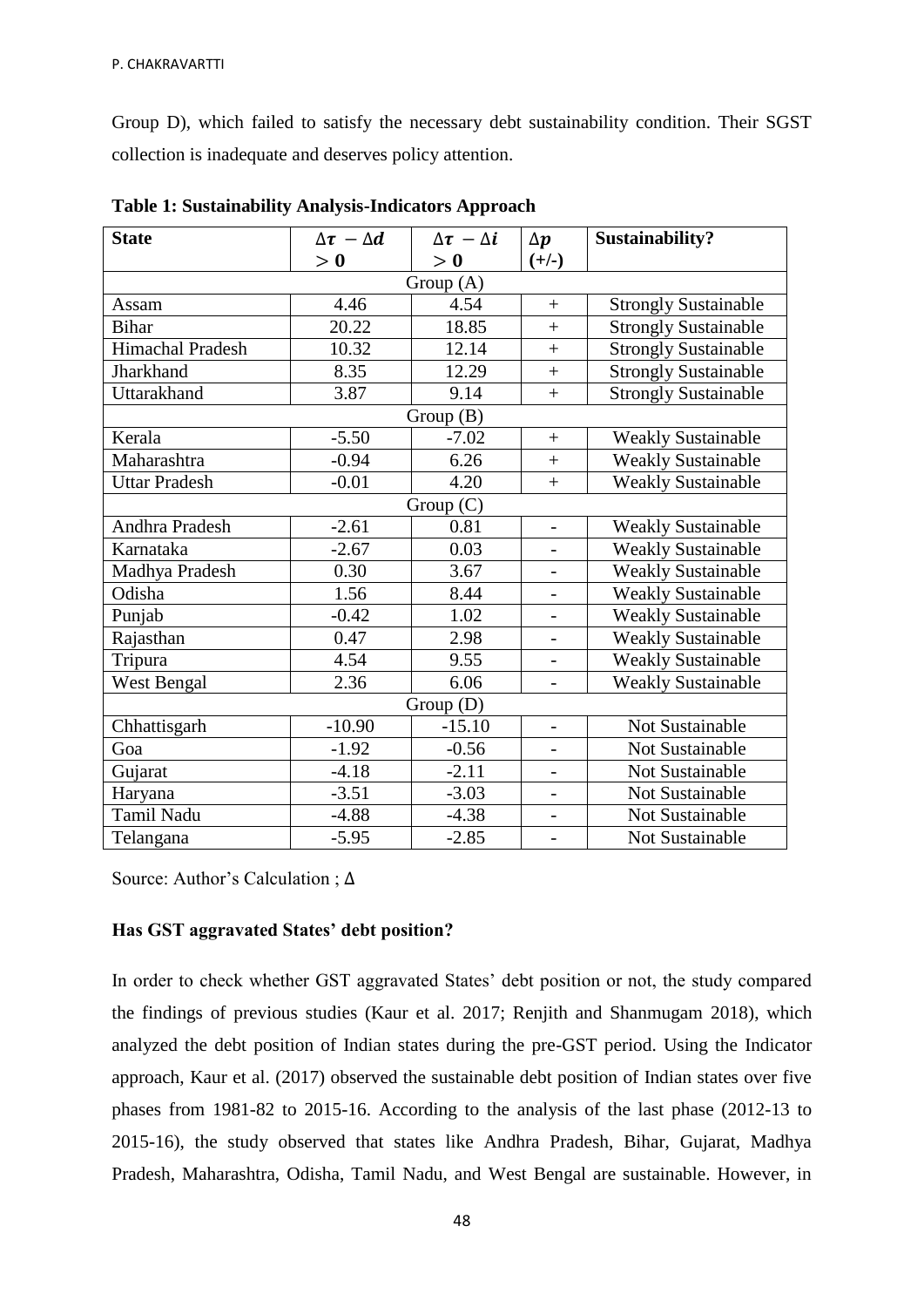the present study, except Bihar and Maharashtra, all other sustainable states are either unsustainable or weakly sustainable without satisfying the necessary condition, during the GST period. This implies that the debt position of many Indian states got aggravated during the GST period.

Using an empirical approach, Renjith and Shanmugam (2018) observed the debt sustainability of 20 Indian states during the pre-GST period. According to them, in 12 out of 20 states, namely, Assam, Bihar, Chhattisgarh, Haryana, Himachal Pradesh, Jammu and Kashmir, Jharkhand, Kerala, Odisha, Punjab, Tamil Nadu, and Uttarakhand, public debt is sustainable. However, as per the present study except Assam, Bihar, Himachal and Jharkhand, the remaining eight states are not strongly sustainable. Again, it supports the fact that the GST aggravated the debt position of many Indian States. Therefore, they need to take corrective action to tackle their debt situation.

#### **Conclusion**

This paper analysed the sustainable debt policies of Indian states during the GST Period. The results indicate that debt policy is sustainable during the GST regime only in 8 out of 23 states. Of these, only 5 are sustainable as well as solvent. This also implies that the observed sustainable path is not because of the sound fiscal policies of most states and GST remains an undermining factor for debt sustainability in these states during the period. Notably, the C and D category states (neither sustainable nor solvent) require urgent policy attention. This study recommends that the composition of borrowed money should be customized with correction packages for individual states instead of a one-size-fits-all approach. Therefore, the states should adopt respective revenue augmentation measures realizing their revenue potential. The state GST department should adopt effective strategies to minimize compliance and administrational issues to improve GST revenue collection and thereby debt sustainability. Furthermore, debt servicing should be strictly based on the GST dominated own revenues and not using the borrowed money. Although it is too early to commend whether GST is a successful model for debt sustainability, this study clearly indicates that many states are way off the mark. They need to take corrective actions in the future by increasing their GST collection, own revenue and the primary surplus. Despite these limitations, the empirical analyses of this study have provided meaningful and insightful results into the fiscal situations of the states under consideration.